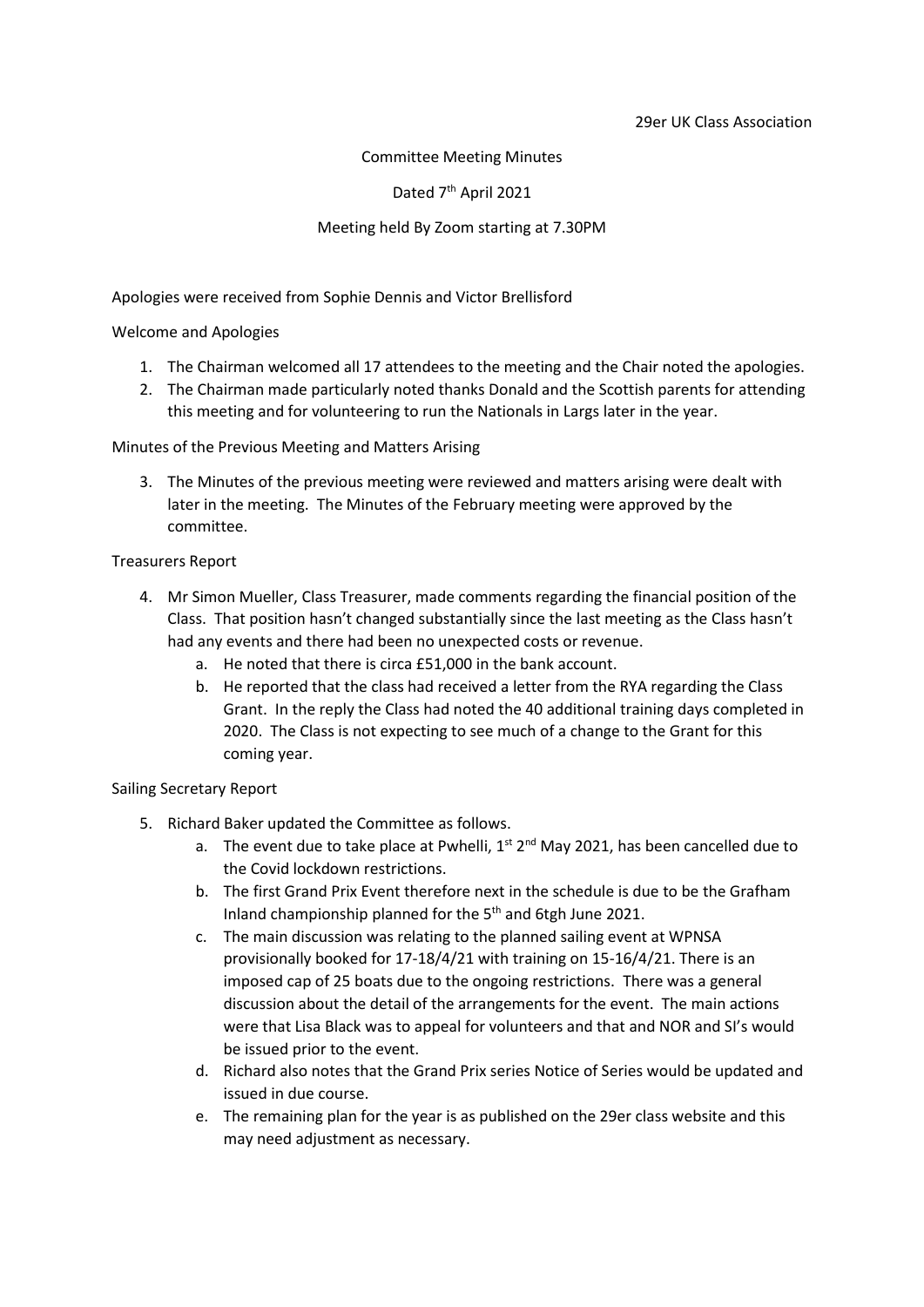Worlds and European Championships

- 6. There was a discussion regarding how the Class would select sailors for the World Championship and the European Championships if the governing bodies required such a selection. This may be necessary due to take place due to limited numbers of boats being able to enter those events. The committee agreed that:
	- a. An Expression of Interest, EIO, would be sent to the Class membership to allow them to indicate whether they intended to enter if travel restrictions permit.
	- b. That the Class, if required to make a selection for either event would:
		- i. Use an independent selection committee including the Chair of the RYA selector committee and Mr M James, formerly of the Class committee.
		- ii. That selection would be based on membership of the Class, performance at GP events. The selectors will have to take into account that 1:3 boats are required to be an all-female crew. The selectors can exercise discretion in application of the criteria if the available places aren't already filled. For example, where crews of class members have changed recently there would be a discretionary decision by the selectors where the new/proposed pairing hadn't completed many/any GP events together.
	- c. The membership may wish to note that, due to the restrictions, Ovington sadly won't be able to provide technical support at either of these events this year.

# 2021 Class National Regatta

- 7. The Scottish group of 29er sailor parents is now led by Donald XX and his wife XXX in organising the National at Largs and the committee's thanks go to them for stepping into this important vacant role.
- 8. The main discussion regarded the social aspect of this championship as this is most impacted by the ongoing and expected level of restrictions.
	- a. There will be no formal dinner at the event as the club and committee felt unable to deliver a good dinner with the ongoing restrictions. Suggestions are welcome on what could replace this event.
	- b. There will be a prize giving event.
	- c. There is planned to be a karaoke and beach BBQ subject to ongoing restrictions, costs for which would be included in the entry fee.
	- d. That Scottish Government permission would be required to hold the event and the team are liaising with RYA Scotland to facilitate that permission. All indications are that larger events will be permitted in Scotland post  $15<sup>th</sup>$  May 2021.
	- e. The Class Secretary was asked to pass over the risk assessments for the GP events and support the organisers with the Covid risk assessment process.
	- f. Ian Bullock is already writing the NOR and that would be issued towards the end of April.
	- g. The decision already taken was confirmed that transitioning sailors would be permitted to be coached at the event and that this coaching would be co-funded by parents of the sailors and supported by the Class.

# Class Coach & Training

9. Training will take place ahead of the Spring Racing at WPNSA on the 15<sup>th</sup> and 16<sup>th</sup> of April 2021. Tom Hawker and Alice Masterman will be the lead coaches.